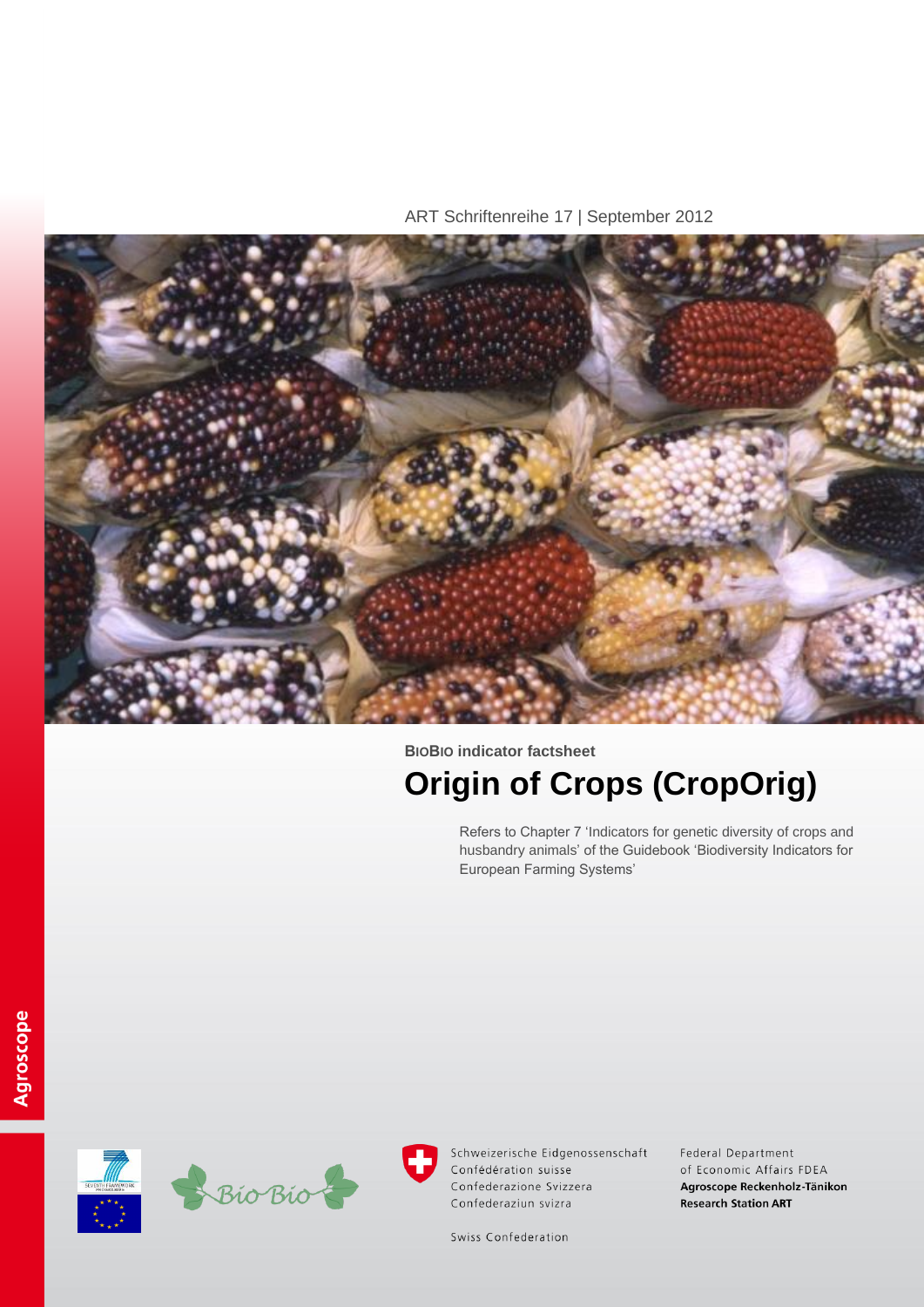## **Origin of Crops (CropOrig)**

## **Description**

Origin of Crops (or cultivated accessions) is an indicator based on landraces cultivated on farm. A landrace is a local variety of a [domesticated](http://en.wikipedia.org/wiki/Domestication) plant species highly adapted to local conditions due to natural selection and evolutionary processes. Compared to cultivars landraces are heterogeneous, but less yielding. However, the high number of landraces worldwide provides a major basis for plant breeding. The **unit** is the percentage of landraces grown on farm, measured across all crop species and varieties.

Origin of Crops is a **state indicator** and over time it can be used as a **change indicator**. If available, additional use can be made of any national list containing landraces. However, the indicator value is dependent on selected case studies and on the presence of landraces at all. There is no applicability of this indicator for case studies without any type of crop species, for example grassland case studies. Furthermore, the evaluation of landraces in some tree-based farming types might be difficult and depends on the further information available. Here, farmers basically manage natural populations (e.g. cork oaks), which are not defined as landraces, or crops with long life cycles. In most cases, long life cycles make it difficult to trace back origin unless further information provided by breeding books (e.g. *Malus domestica*, Switzerland) is available. These books enable the identification of the evolutionary processes required when defining a crop as a landrace.

#### **Surveyor skills**

The survey of the the number of landraces requires no detailed agronomical or ecological skills.

#### **Data collection method**

The data collection method is a questionnaire completed during interviews. The required information is assessed by assigning all crop species and their corresponding varieties to three categories: 'Cultivar', 'landrace' or 'others'. The category 'others' refers to accessions with unknown cultivar names or natural populations (e.g. cork oaks).

## **Calculation method**

 $=$ 

The calculation of the indicator 'Origin of Crops' investigates the percentage of landraces on a farm.

## Origin of crops

```
Number of landraces
Number of (Cultivars + Landraces + Others)
                                          *100
```
The following graphic is an example of the percentage of landraces for the 195 farms in all European case studies. Here, an overall amount of 5 landraces were found. In contrast, in 16 farms of the Uganda case study, 37 landraces were found.



*Potato and maize landraces. Photos: Gabriela Brändle, Agroscope and Pro Specie Rara*



*Percentage of cultivars (varieties), landraces and other origins of crops on the 195 farms in the European case study regions (left) and on the 16 farms of the Uganda case study (right).*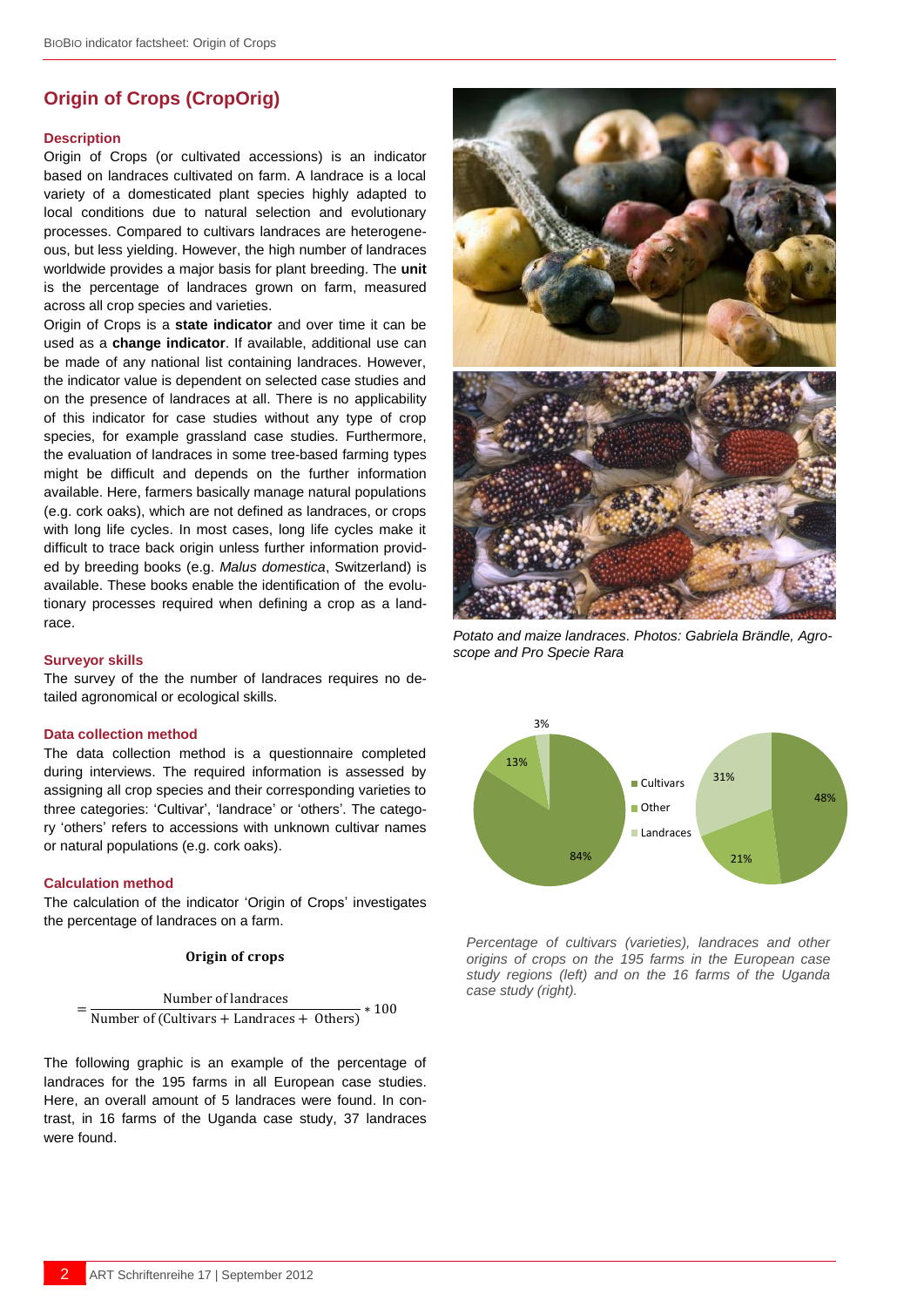## **Synergies with other indicators**

There is no relationship with other questionnaire-derived or BioBio indicators. Origin of crops is a very basic indicator representing the farmers' perceptions and preferences towards landraces as a family/farm heritage or general biodiversity increase on farm, rather than an assessment tool for intra-specific genetic diversity.

## **Estimated effort and costs**

## **(labour effort required, analysis)**

Based on a general time and cost assessment within the project, the time effort in conducting the genetic diversity questionnaire was 50 min on average, depending on agricultural complexity and size of farms.

#### **Origin of Crops as an indicator**

A change in indicator value (change in state) may indicate pressure on genetic resources, which are crucial for maintaining genetic diversity of crop species and overall genetic diversity as a basic fundament of biodiversity in agroenvironments.

A decrease in landraces on farm can be a response to intensification of land use with regard to higher yields and uniformity achieved through application of high performance cultivars. Cultivars of all major crop species already provide most of the world's crop production and food supply. Additionally, the increasing use of genetically modified crops or hybrids, enhancing yields and profitability, replace landraces as valuable genetic resources. A decrease of indicator value for landraces can also be a signal for genetic erosion. Safeguarding the conservation of traditional genetic resources may require actions such as collecting backup material for *ex situ* collections (genebanks) or the installation of on-farm management programs.

On the other hand, increasing values may also be a result of farmers' perceptions shifting towards more diverse farming systems, either taking into account the importance of genetic diversity within crop species and its benefits with regard to adaptation and resistance, or cultural and traditional aspects of local farming.

#### **Interpretation**

Landraces play an important role for crop breeding as well as for the *in situ* conservation of genetic resources. Especially in plant breeding, a major interest is the use of traits occurring in landraces, e.g. pest resistance, climatic adaptation, quality traits and yield improvement. With regard to worldwide food security in the face of changing climatic conditions, cultivation of landraces is one important factor for maintaining valuable genetic resources. However, besides economical or agricultural aspects, landraces are a highly valuable and traditional heritage of local farming.

The indicator can therefore be interpreted as state assessment of genetic resources within agricultural systems.

An increase in landraces on farm may be due to farmers' preference for the enhancement of variability concerning agro-biodiversity, i.e. species and genetic diversity, on farm, but also due to taking over responsibility for supporting the conservation of genetic resources. A decrease in landraces on farm might cause an unpredictable and tremendous loss of gene pools.

### **Strengths and weaknesses**

The cost and time effort for the data survey and evaluation is low. This indicator does not directly measure genetic diversity within one crop species. It gives an estimation of on-farm genetic resources. The direct assessment of genetic diversity within one species requires molecular or phenotypic assessment. An in-depth survey of landraces could cover phenotypic traits based on the UPOV (International Union for the Protection of New Varieties of Plants) guidelines.

Compared to developing countries, the evaluation of genetic diversity addressing landraces occurring on European farms revealed very little information due to a general low use of landraces. In developing countries, landraces play a major role in agriculture and genetic diversity assessments based on 'CropOrig' will be more informative than in European farming.